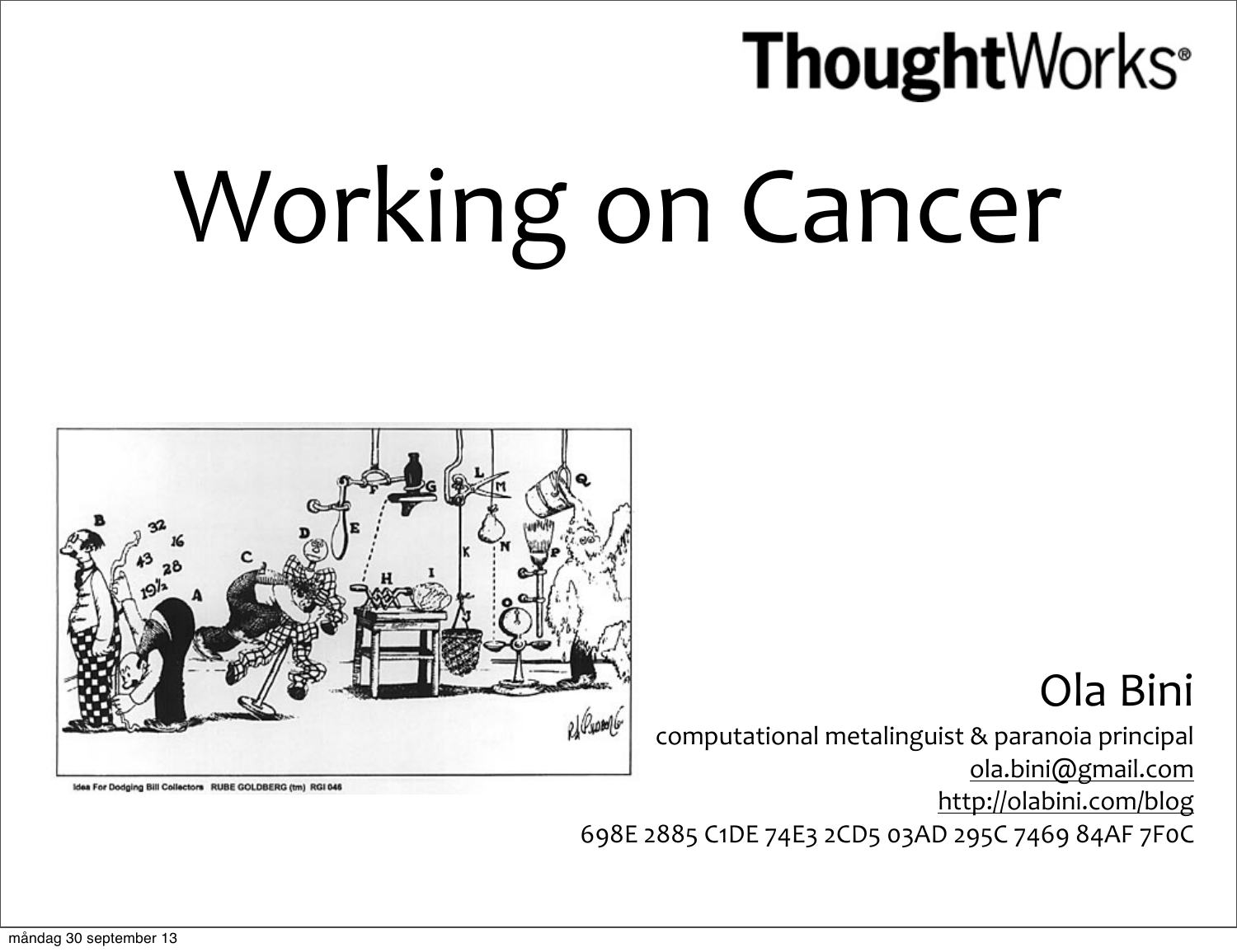# The problem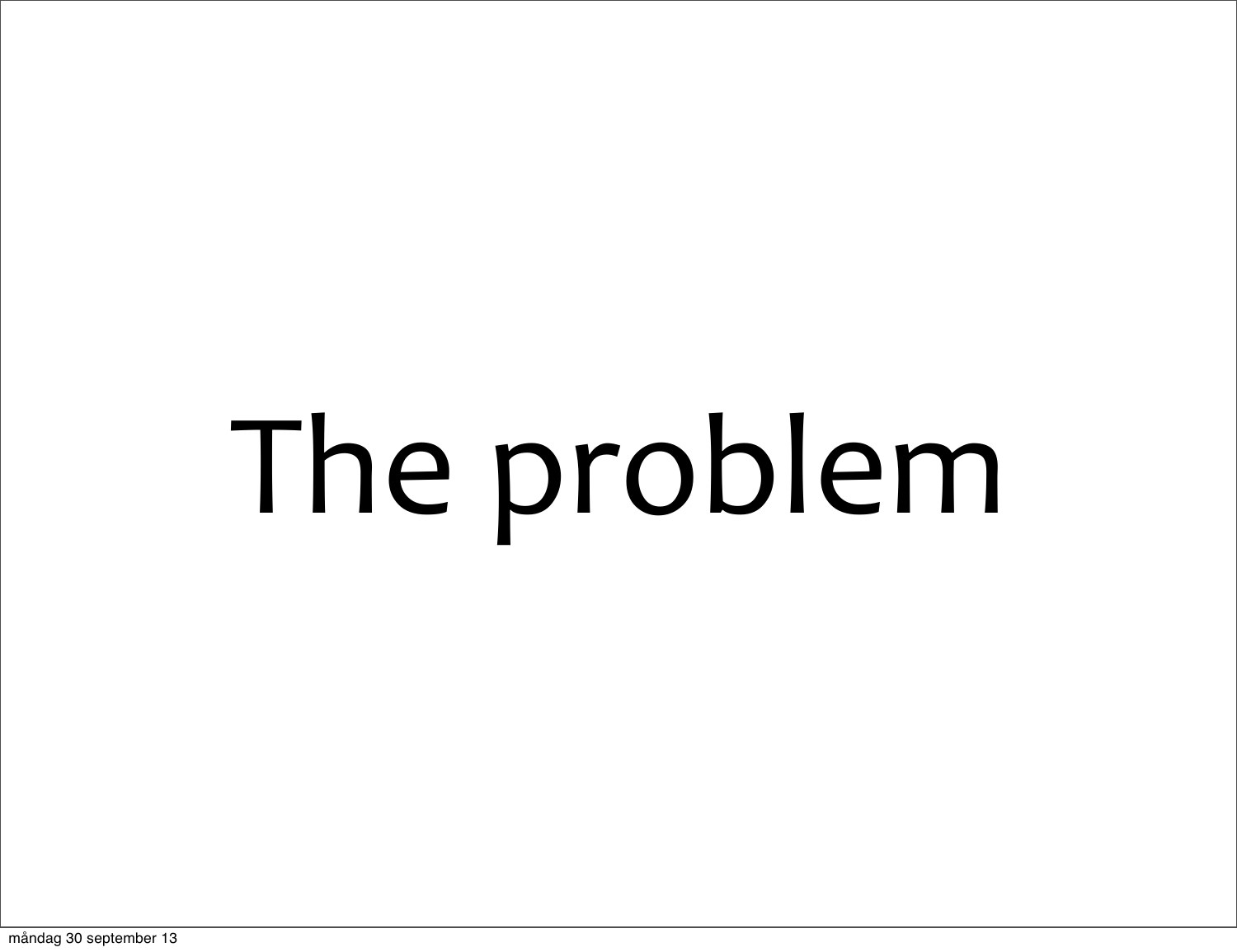#### Terms

DNA

A string of bases, usually organized in a double helix

Nucleobases / bases

One of four molecules, called A, C, G and T

RNA

A DNA like molecule. Uses A, C, G and U instead.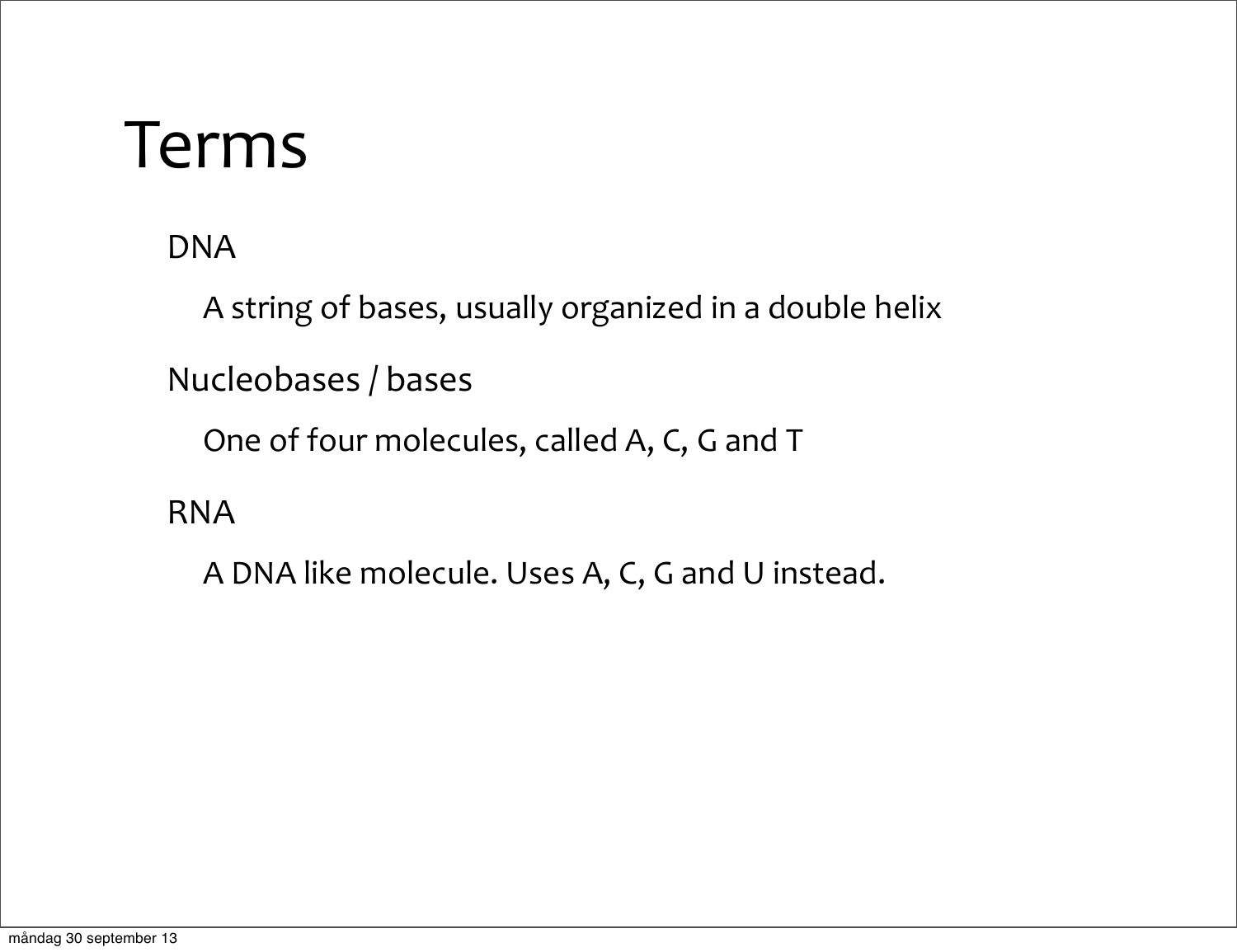#### Terms

Protein / Polypeptides / Amino Acids

A protein is a chain of amino acids. It can be enzymes or other types of proteins

Codon

A set of three bases that gets translated to an amino acid

#### Gene

An inherited unit under selection

Variant

A mutation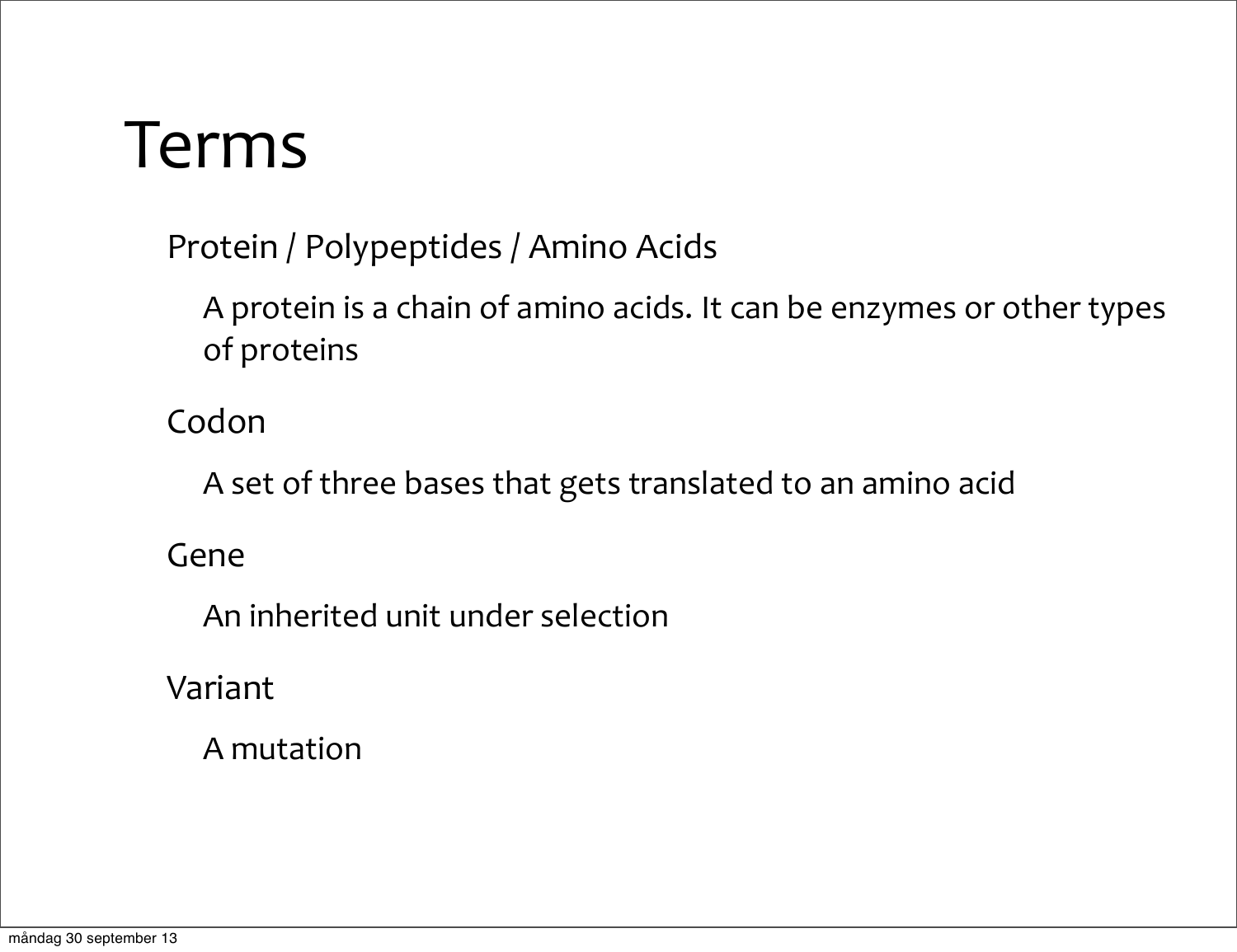### Sequencing

Taking DNA and turning it into bits

Steps

Prepare the analyte

Shred the DNA into 200bp long segments (called *reads*)

Sequence all the reads separately

Find overlapping reads (*assembly*)

Find where the reads belong by comparing to a reference (*alignment*)

Optional: compare against another genome and output the results (*variant calling*)

The \$1000 genome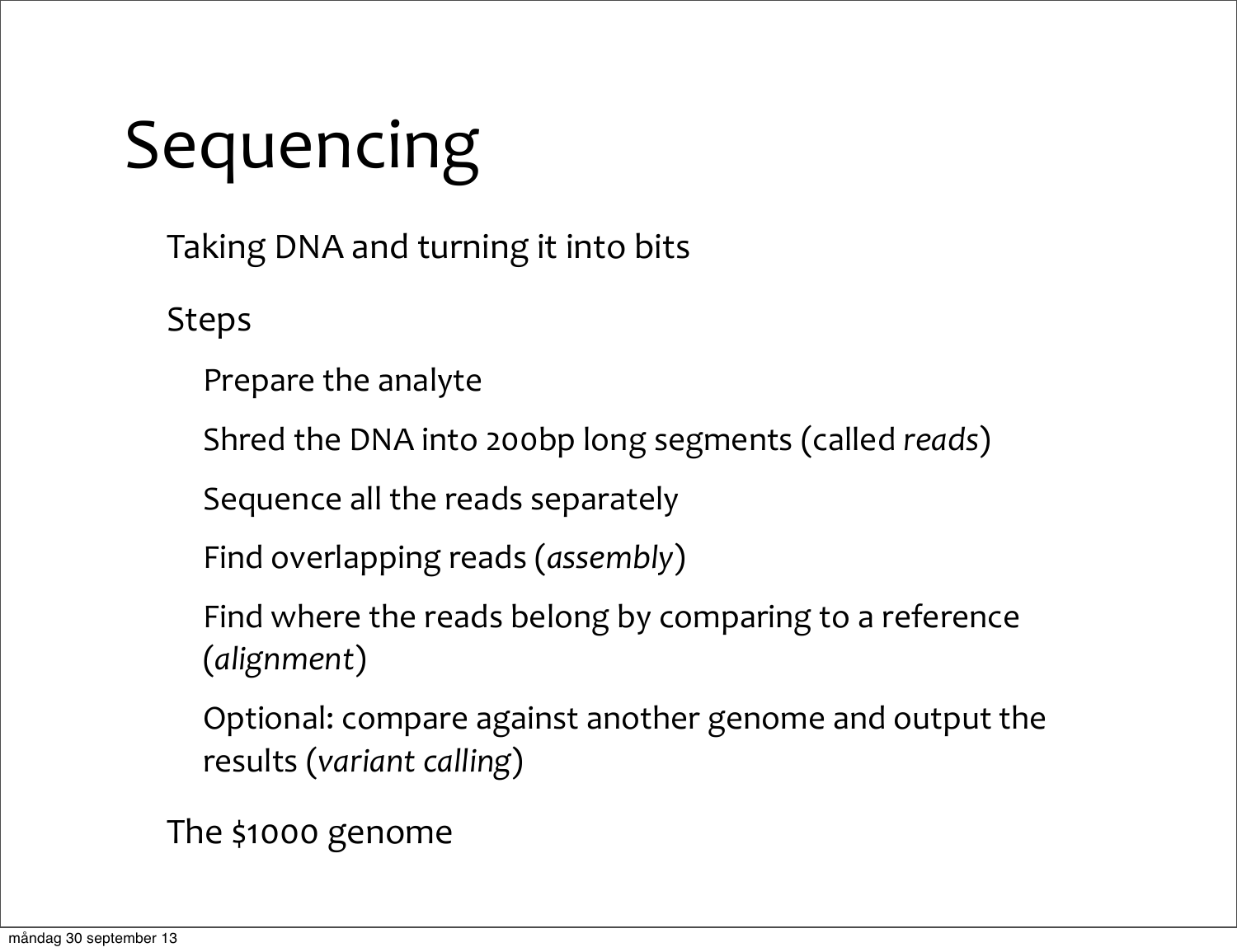#### Cancer

- Not one disease at least 10 000 diseases
- Organ of origin less interesting than molecular make up
- Cancer is modifications of DNA in various ways
	- Stops apoptosis
	- Enhances G cell cycle (growth)
	- Removes error correcting mechanisms
- Through genetic modifications of various kinds
- Driver mutations vs passenger mutations
- Lots of noise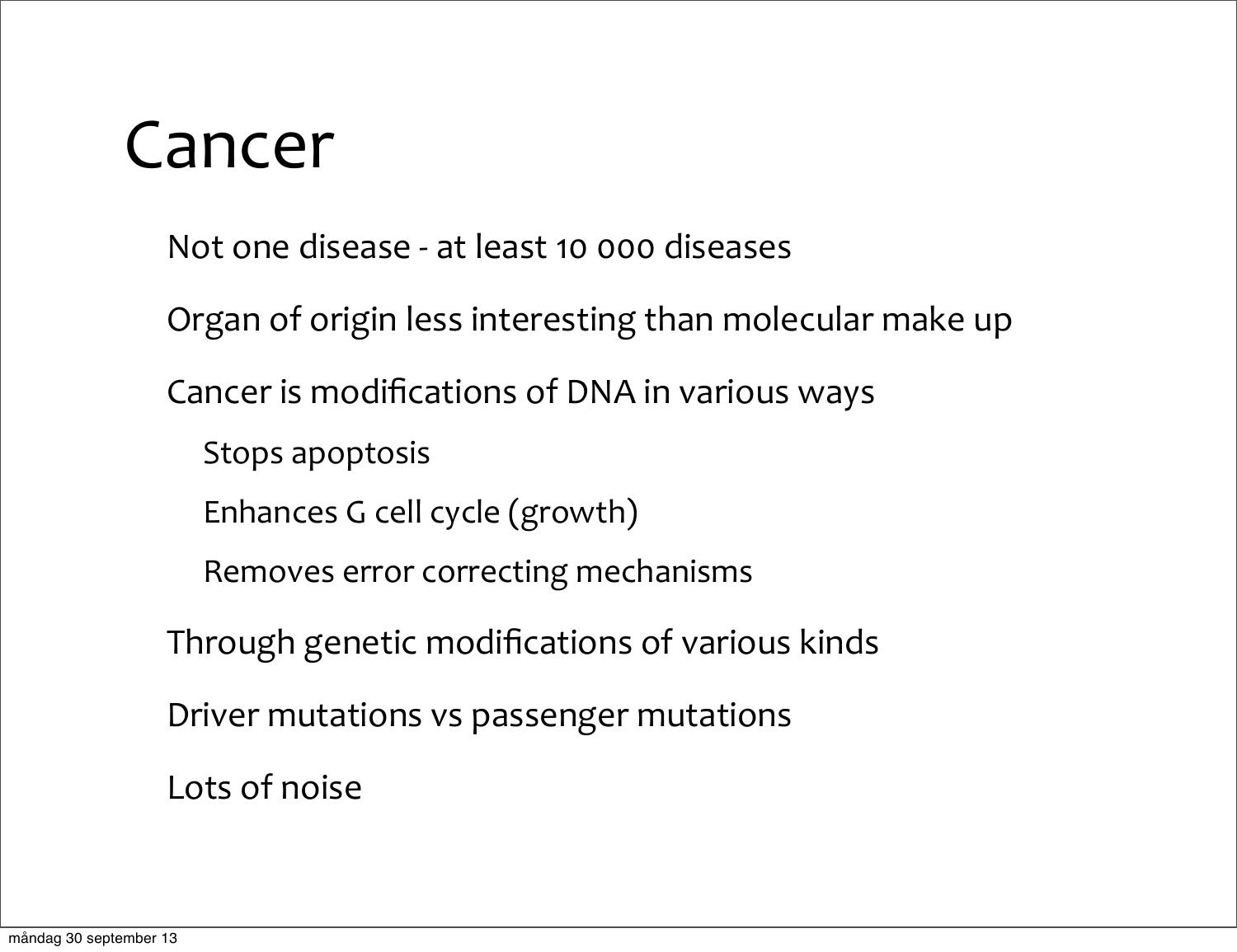### The treatment problem

Standard of care is based on organ

Ovarian cancer has ca 3 first level chemo's

If one doesn't work, try the next

But they're expensive: \$100 000 for a round

And 3 months of time

And severe pain and damage to the body

The information is out there

In research papers

In clinical trial data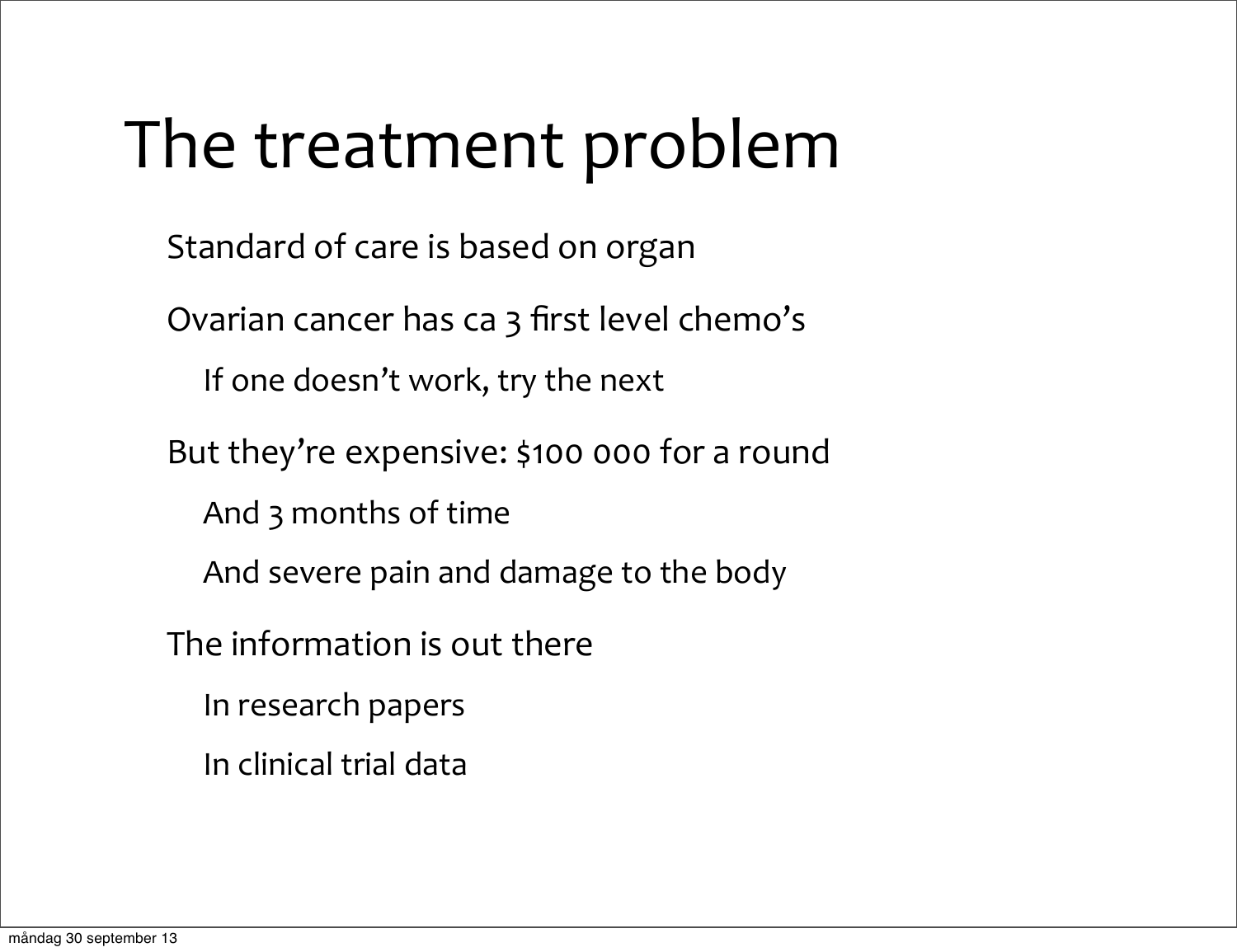### The team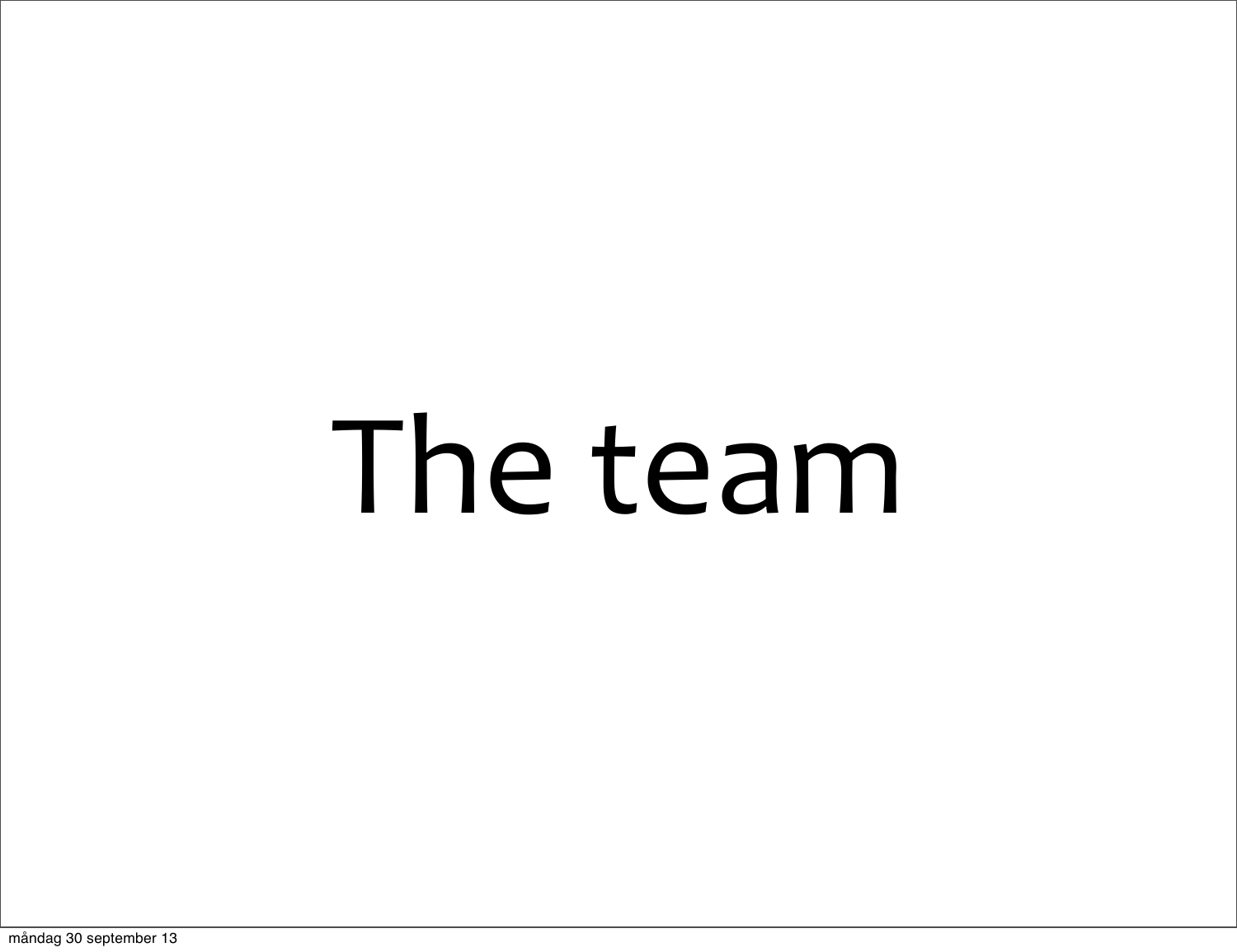# The process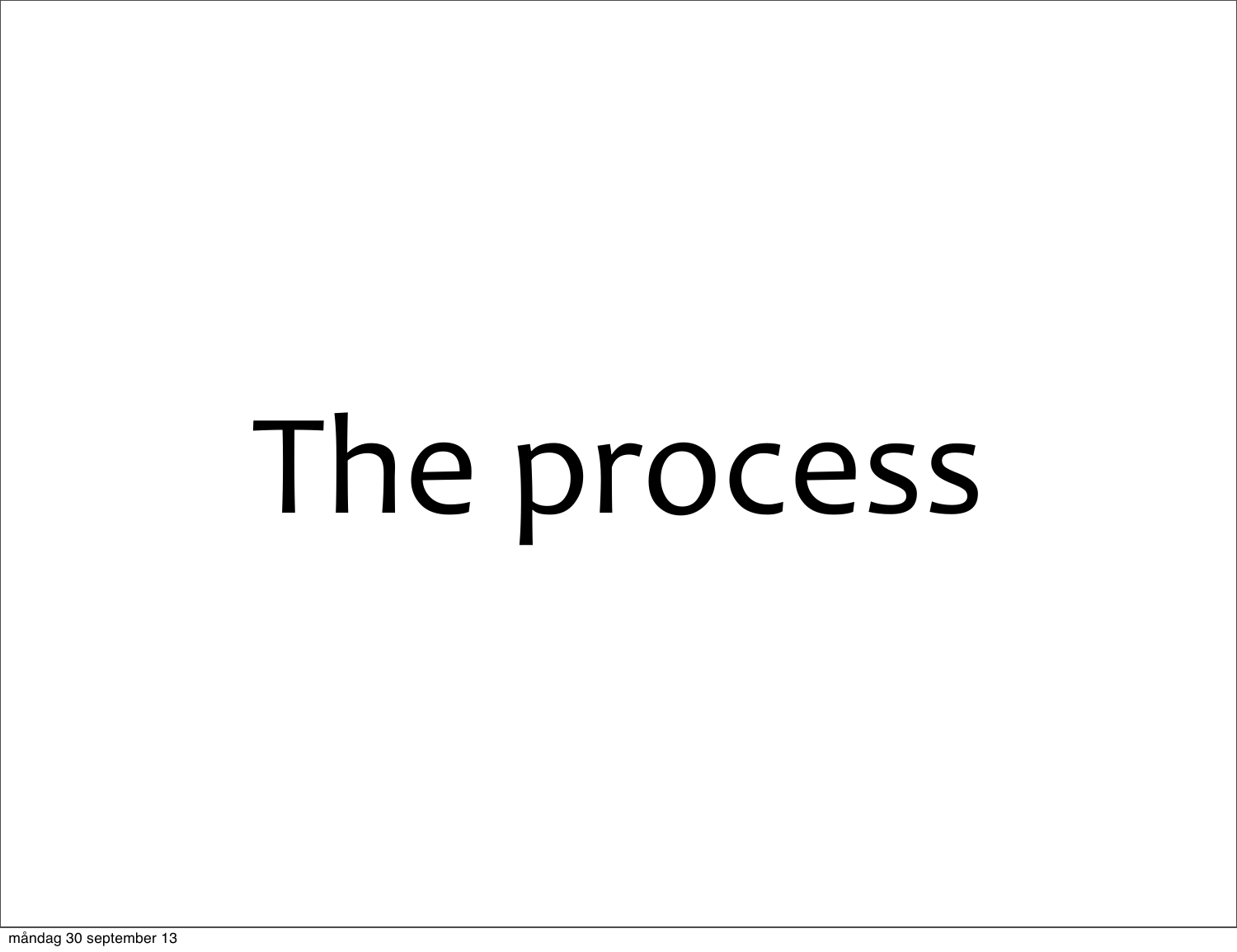## Our solution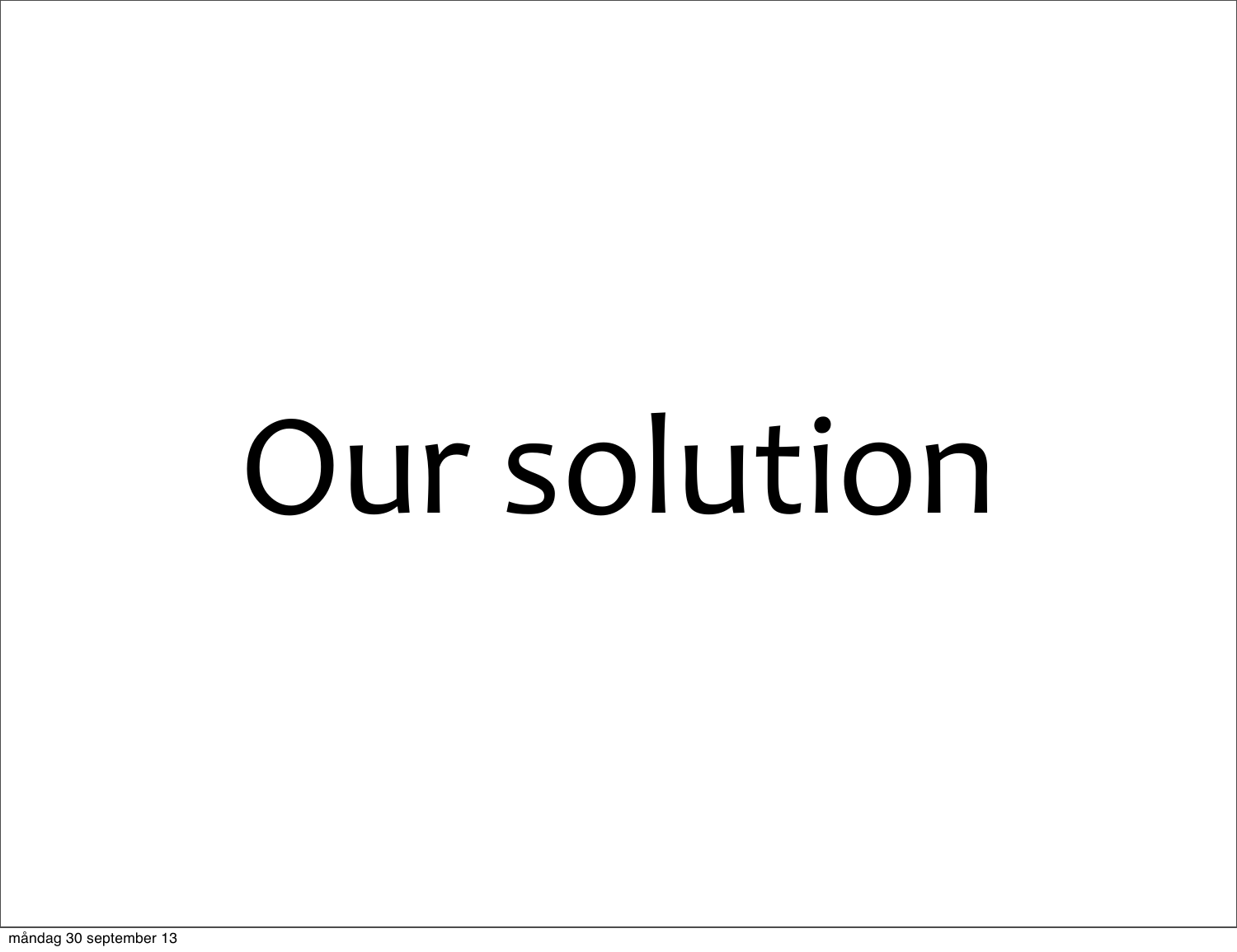### Our solution

Suck in data from lots of resources

Unify and normalize

Types of data

Patient

Reference

Experience

Put everything in a graph

Model biology

Enhance raw information with deduced information

Connect up treatments in relationships with biomarkers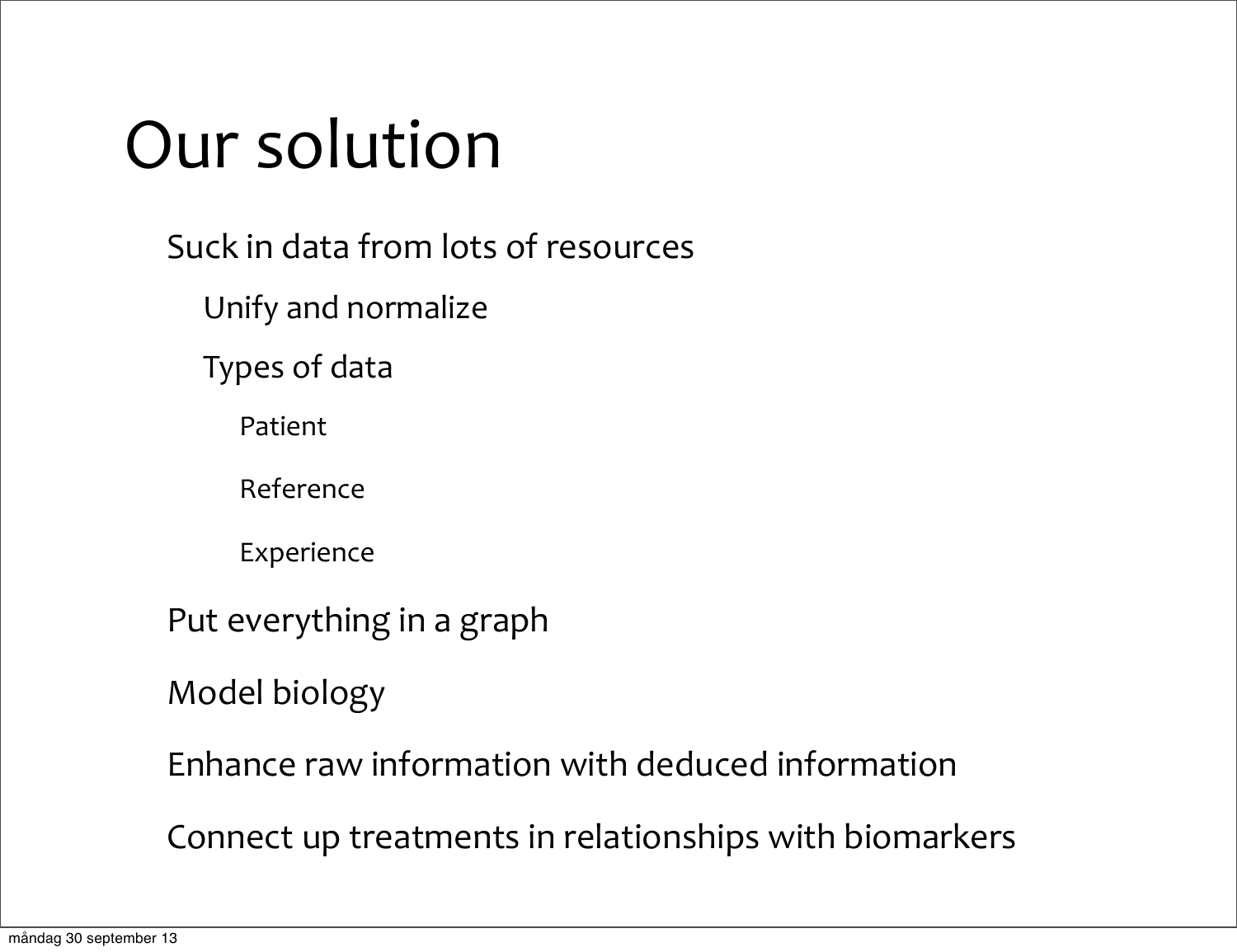### Tech stack

Clojure

Neo4J

JRuby

**CoffeeScript** 

Sinatra

Compojure

Jetty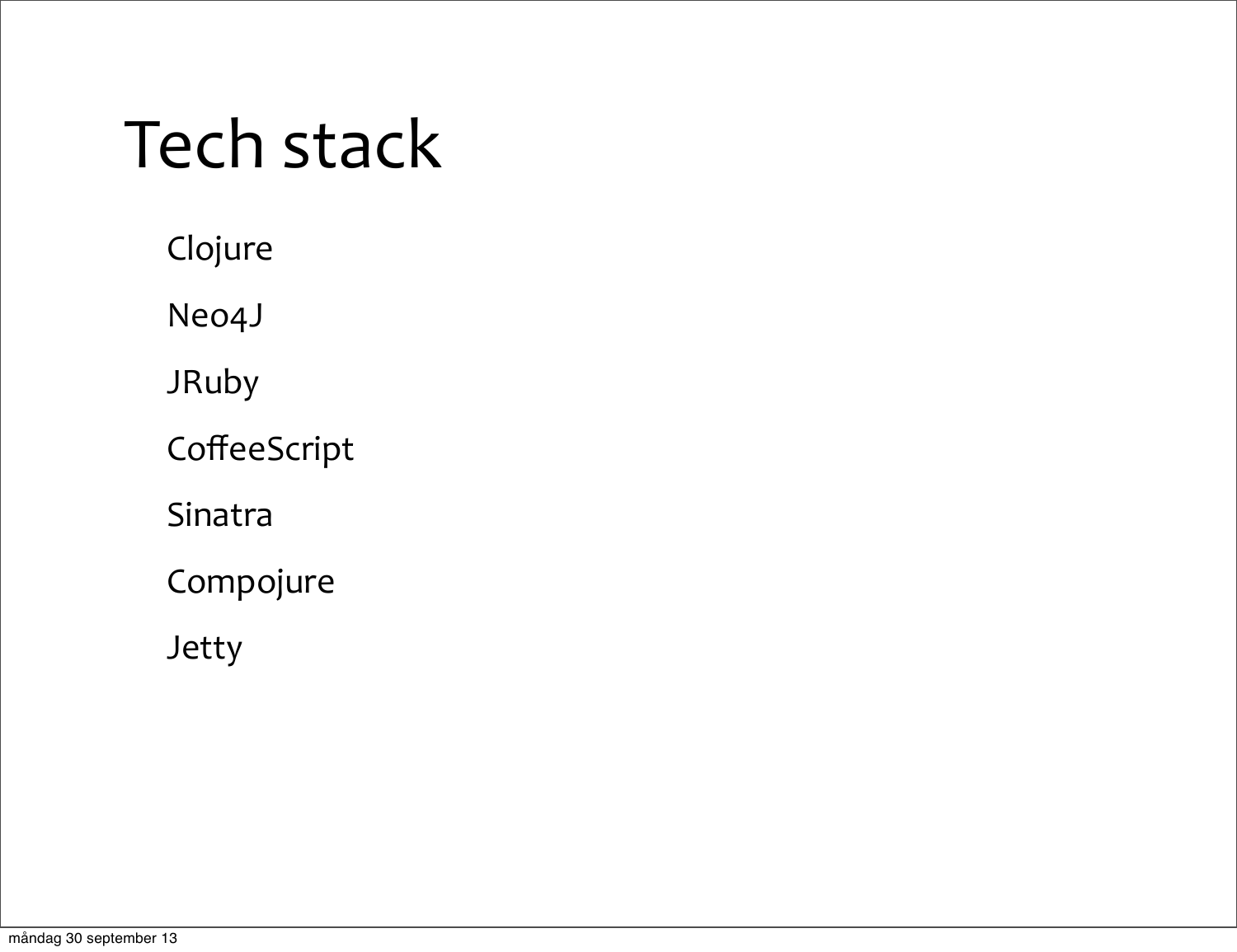# Graph database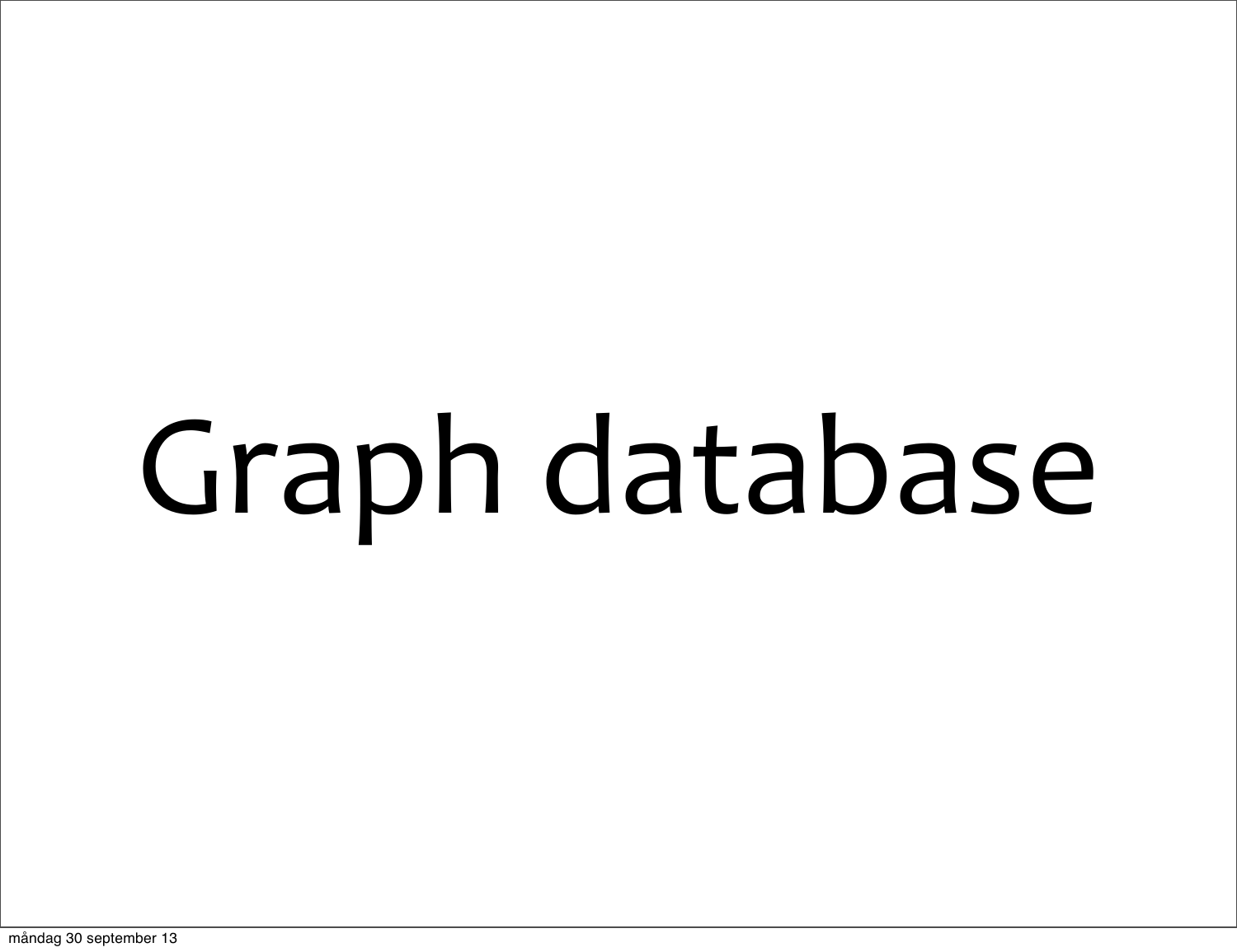### Infrastructure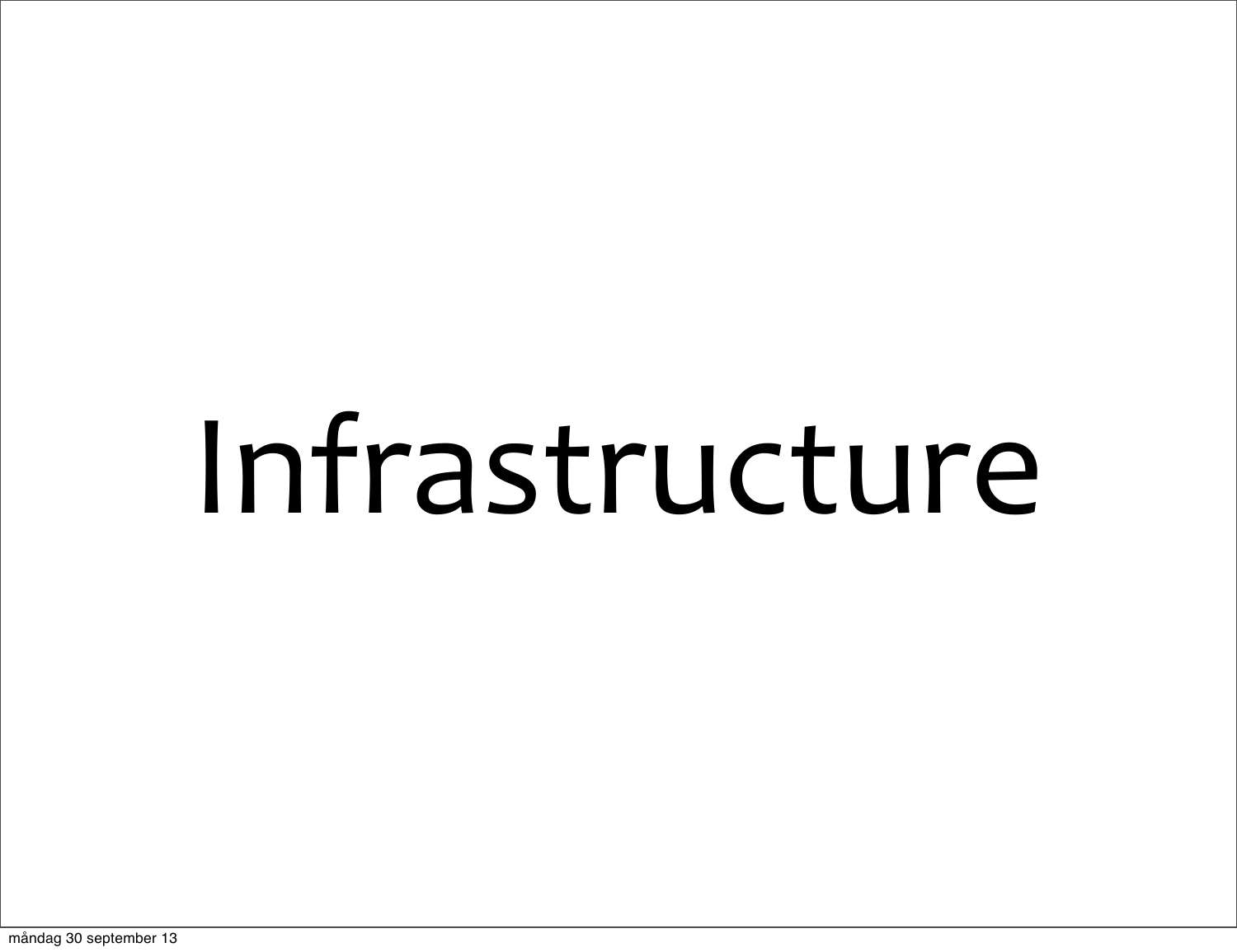### Infrastructure

AWS

Puppet

Boto & Fabric

Custom provisioning code

Ca 12 repositories, all with "go" scripts

Self-installing, using setuptools & virtualenv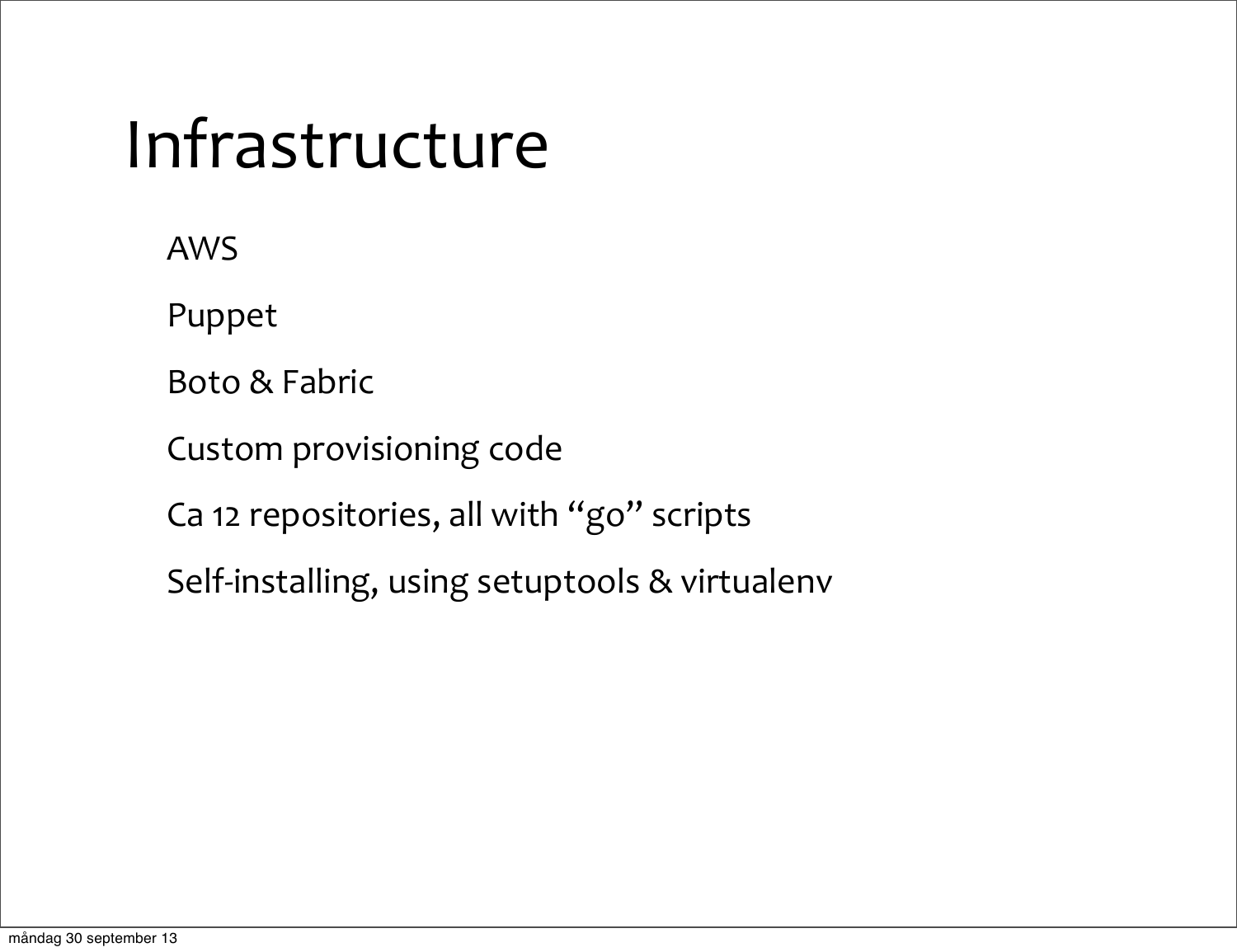### Go

Started with Jenkins

Switched to Go for easy deployment pipelines

Master have to be built from a dev machine

Agents can be added on the fly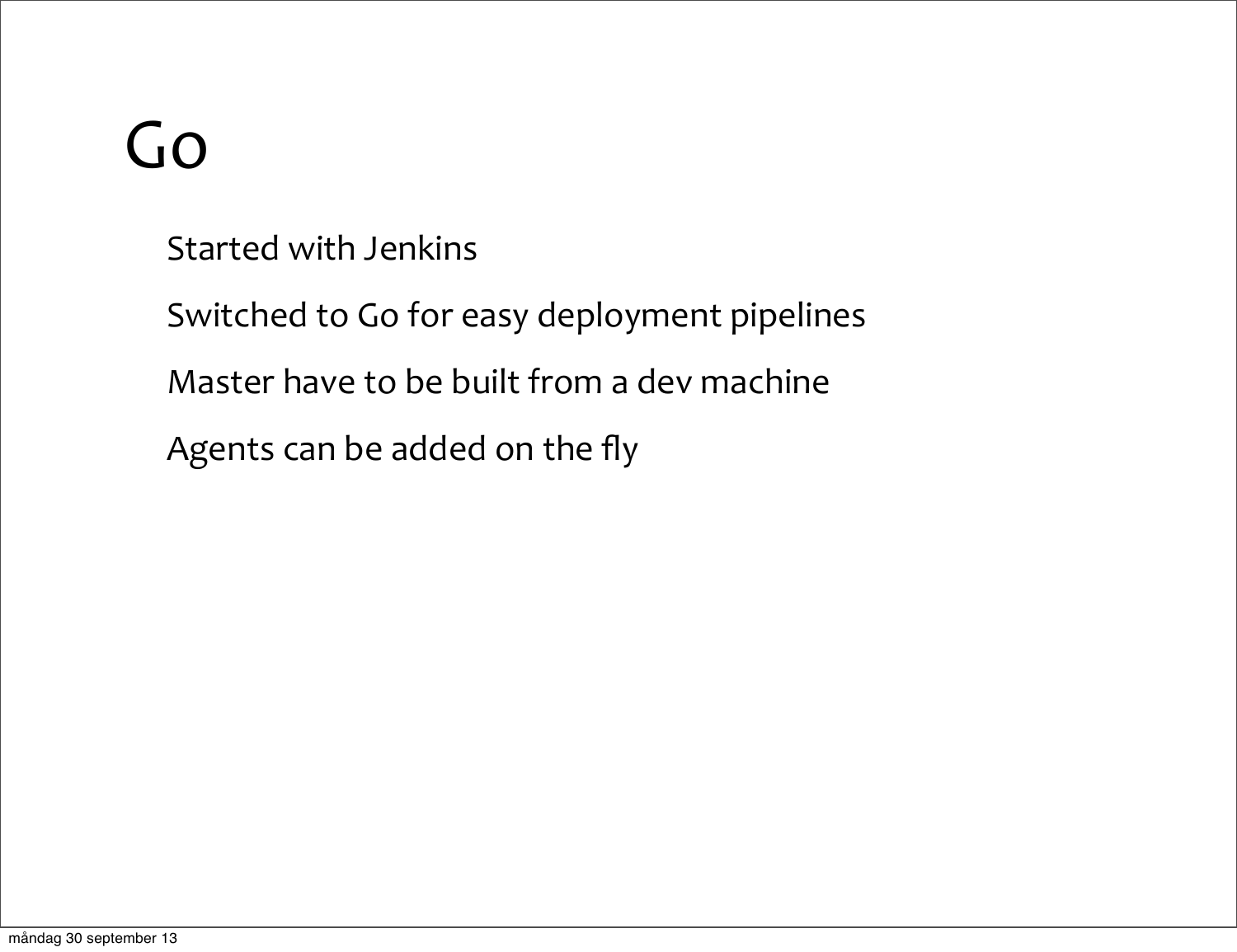### On every deploy...

- Provision a new EC2 instance
- Copy necessary keys to the new instance
- Attach a data volume cloned from snapshots
- Install puppet
- Copy all puppet manifests to machine
- Apply puppet
- Install all deployment RPMs
- Start servers (Apache, Jetty, etc...)
- Associate elastic IP with new box
- Terminate old instance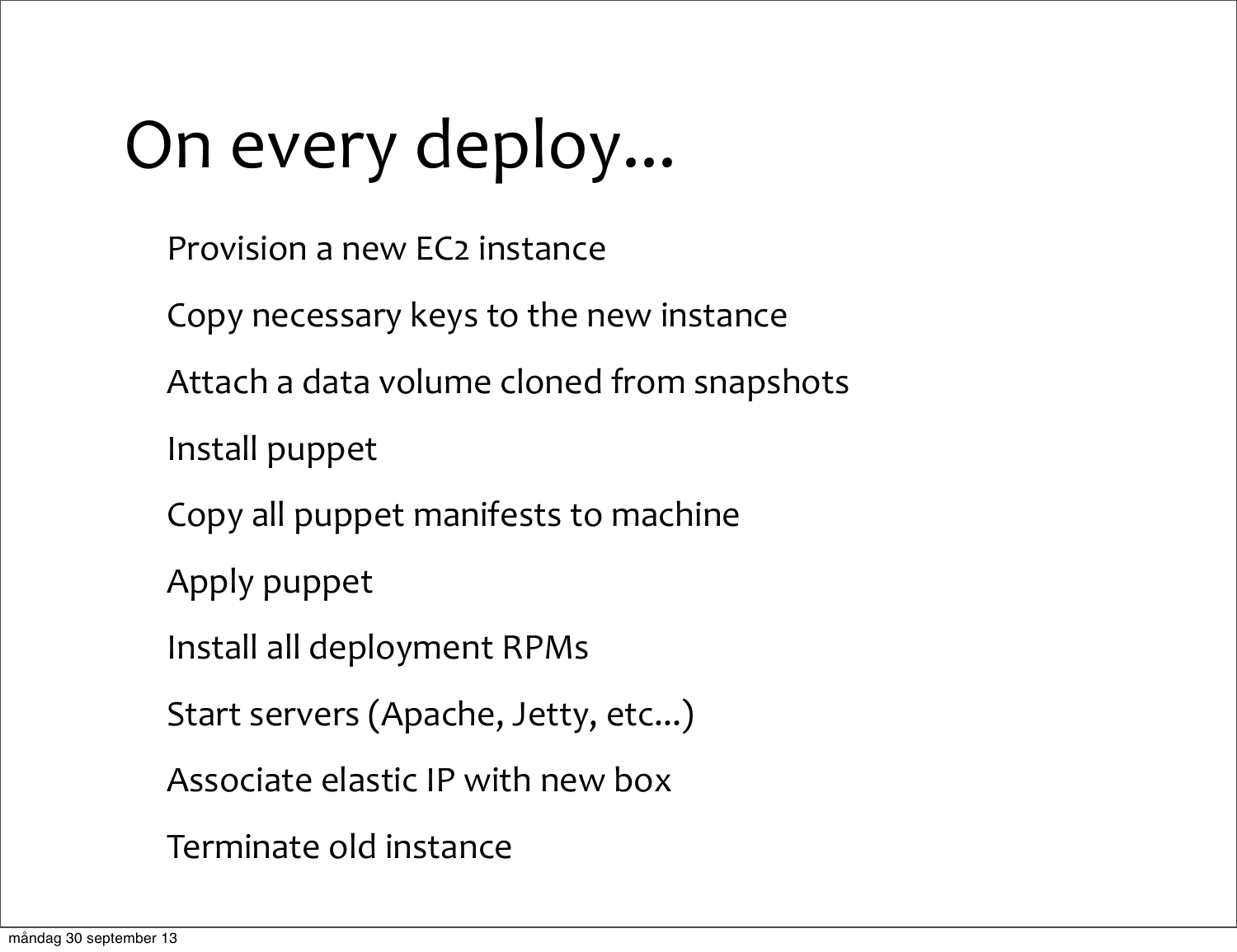### Monitoring etc

Piwik

Statsd & Graphite

Monit for notifications

Fairly standard logging setup

Status checking using Go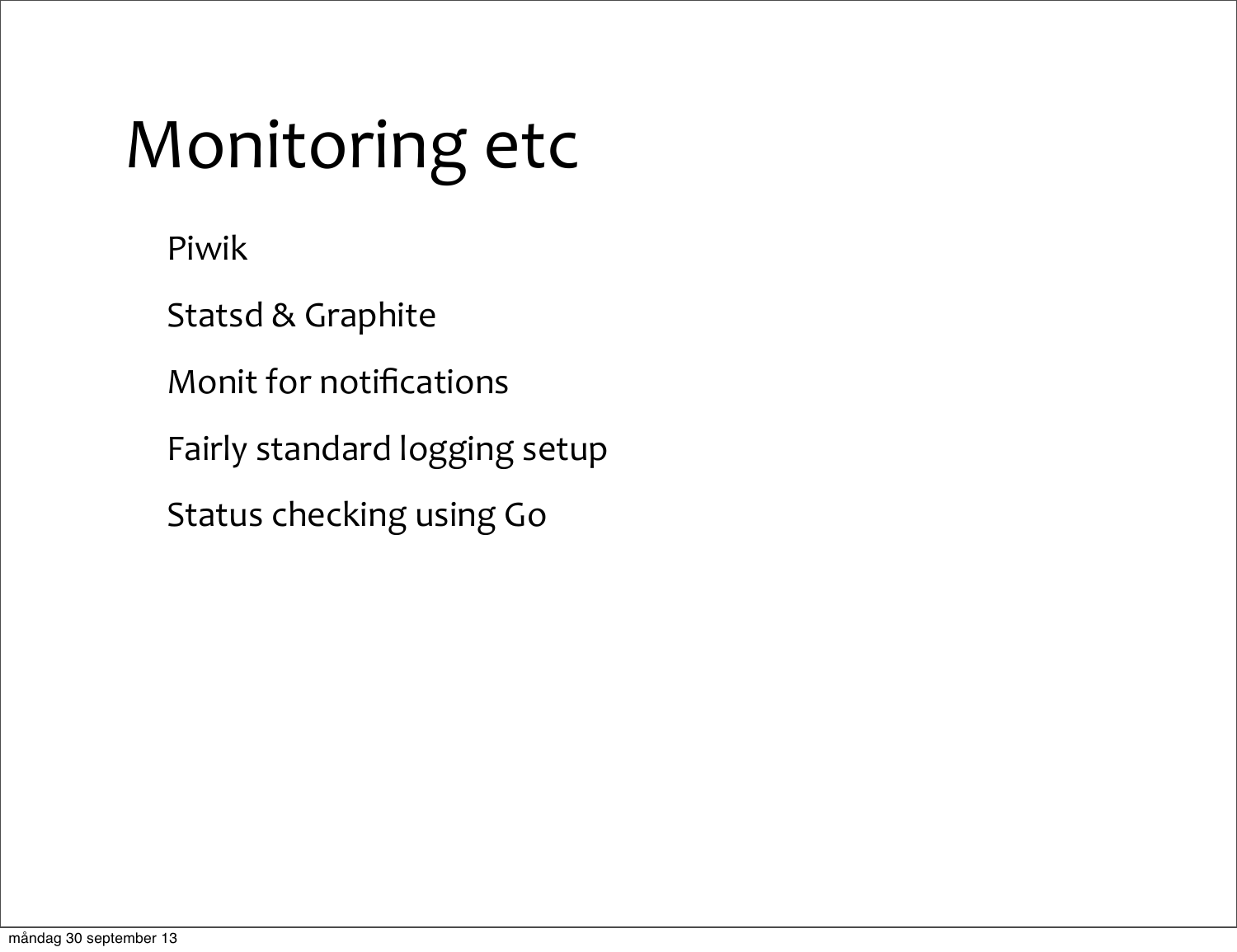# Data ingestion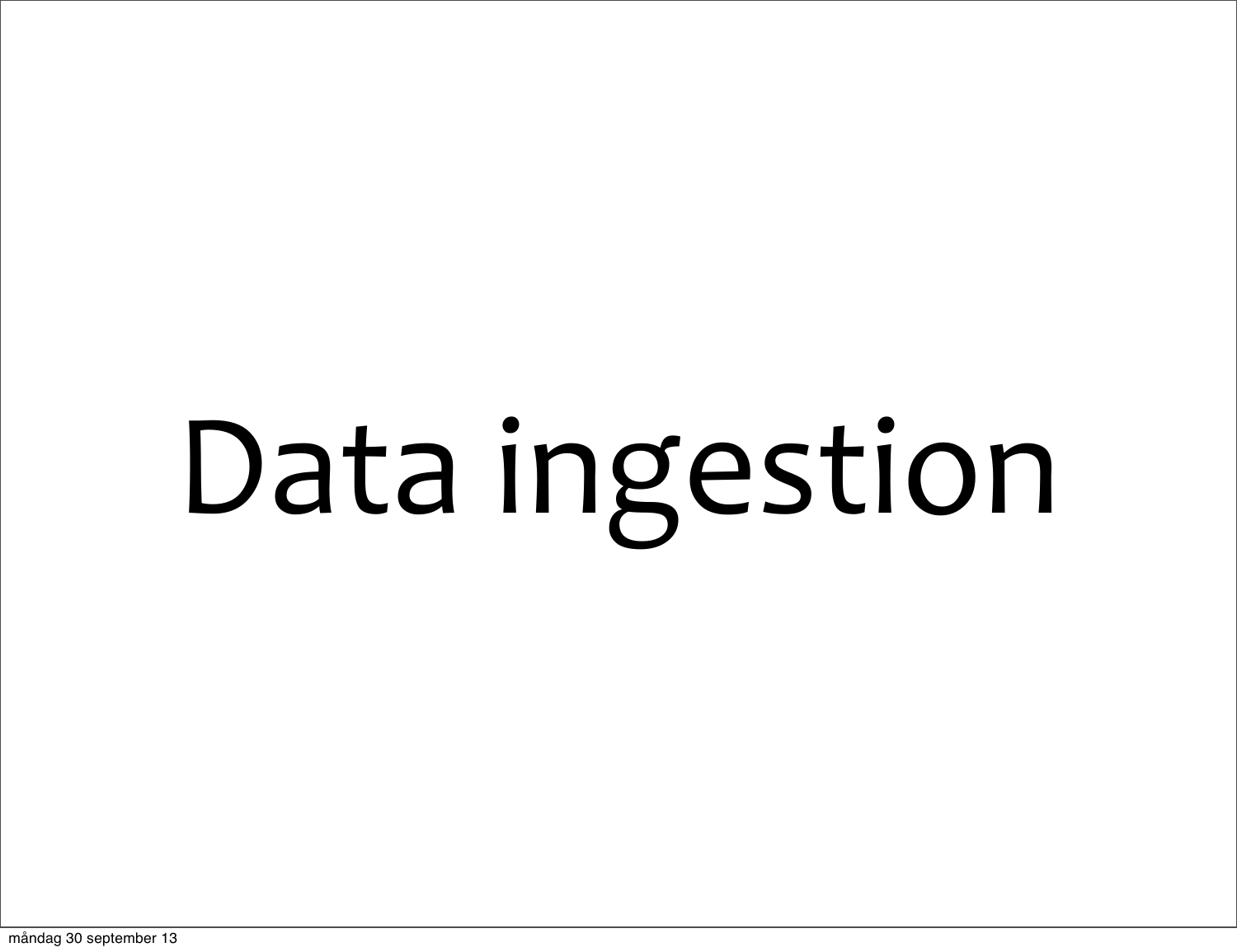# One-page app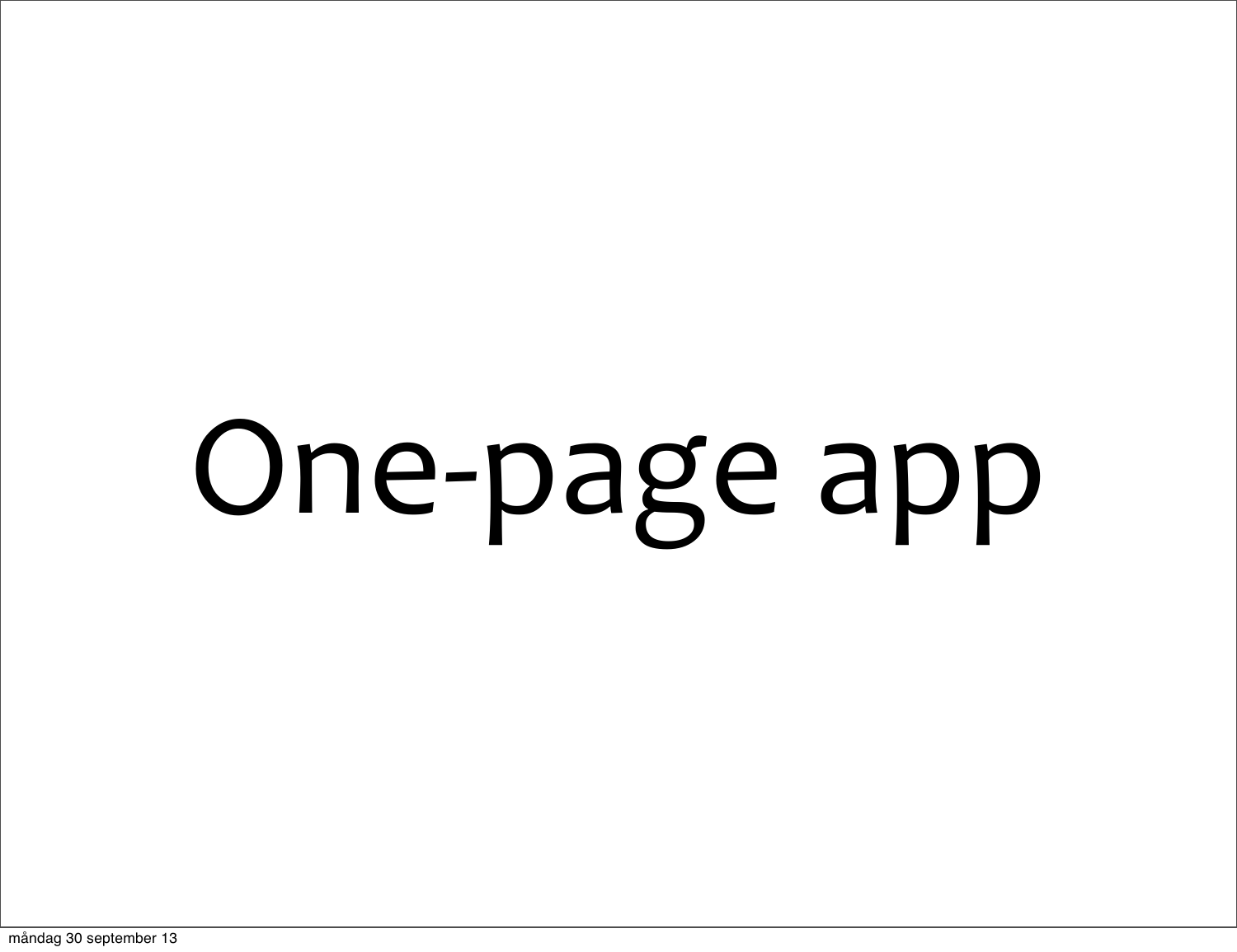## Polyglot architecture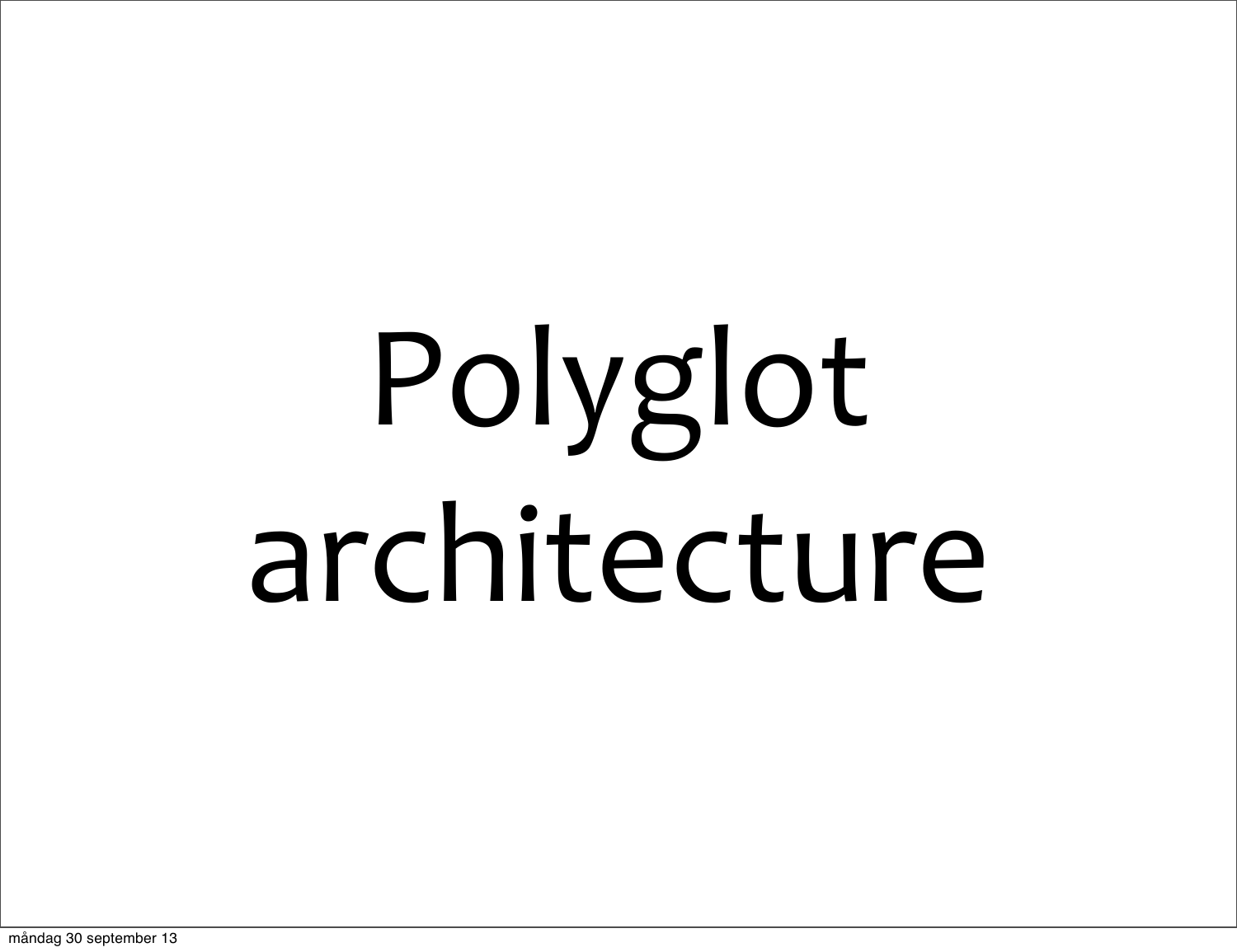### Internal DSLs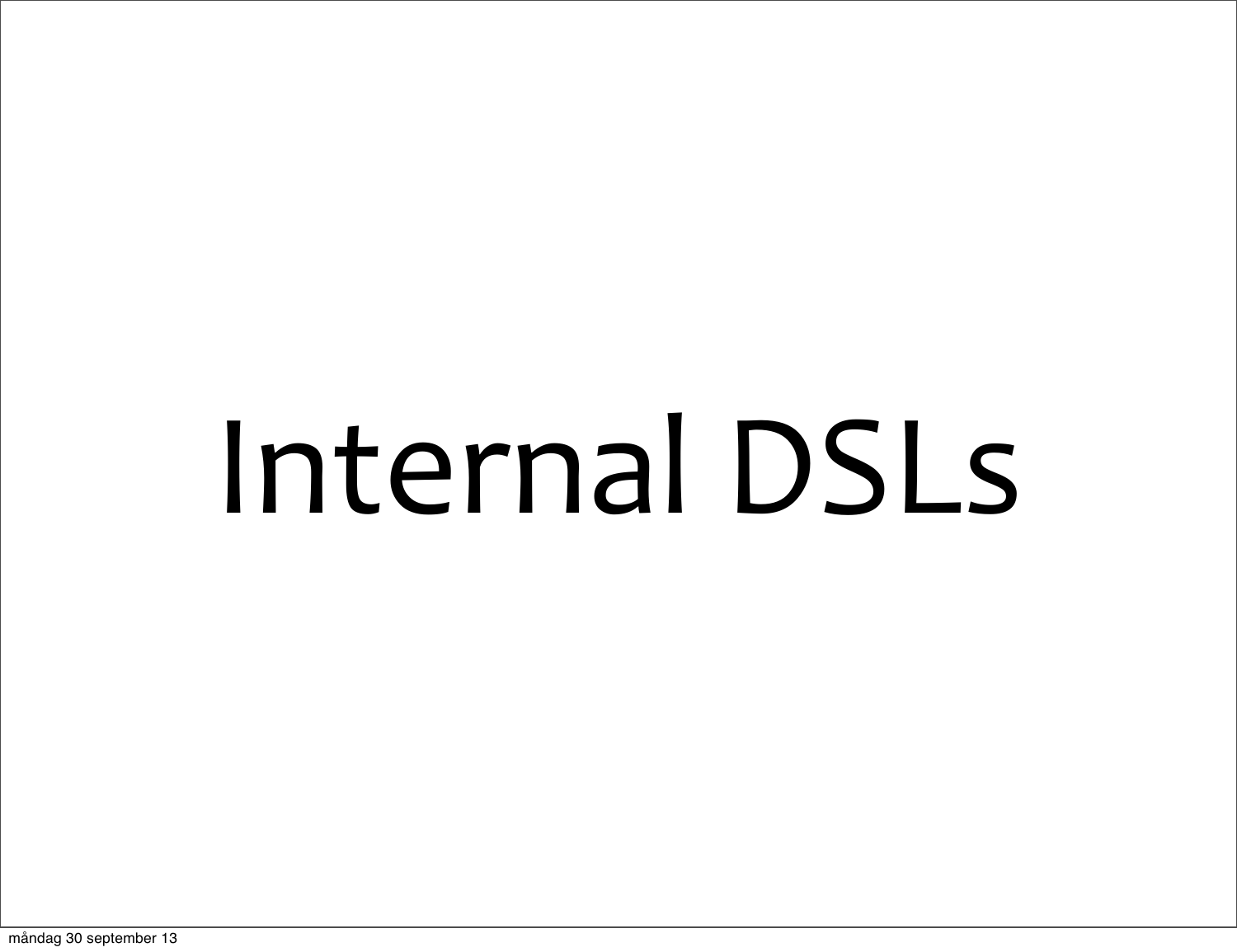### Conclusions

- Small teams win over large teams
- Use the right language
- Molecular biology is very cool and needs more work
- Continuous Delivery is a must
- This approach to cancer will likely work for the next 10 years